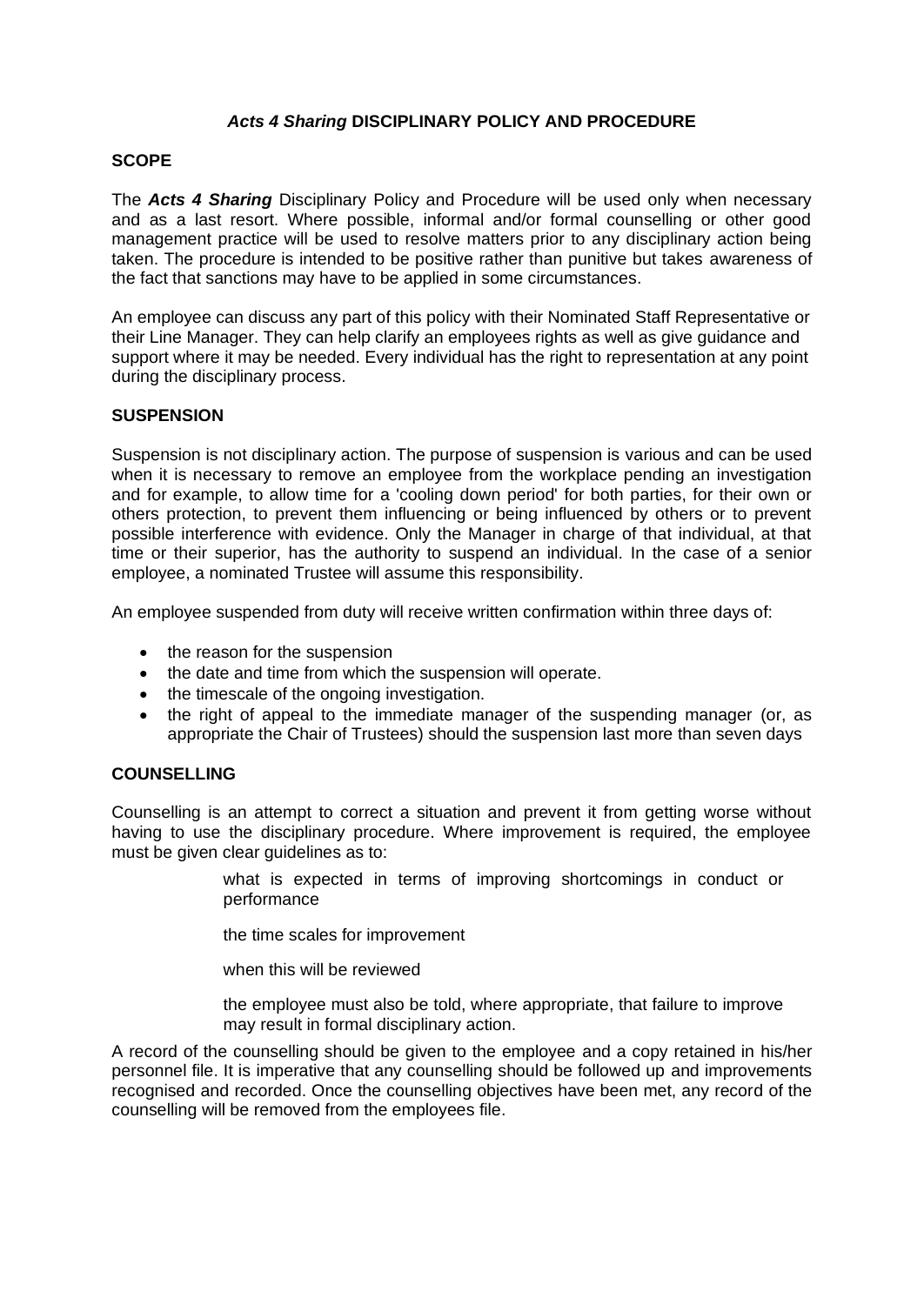If during counselling it becomes clear that the matter is more serious, than at first realised, then the discussion should be adjourned, and pursued under the formal disciplinary procedure.

# **PROCEDURE FOR FORMAL INVESTIGATION**

- 1. Formal investigations should be carried out by the most appropriate manager or Trustee who is not directly involved with the incident being investigated. This manager/Trustee may involve others to assist with the investigation process. All the relevant facts should be gathered promptly and as soon as is practicable after the incident. Statements should be taken from witnesses at the earliest opportunity. Any physical evidence should be preserved and/or photographed if reasonable to do so.
- 2. A report should be prepared which outlines the facts of the case. This should be submitted to the appropriate senior manager / Trustee who will decide whether further action is required. Where appropriate, this report may be made available to the individual and their representative.
- 3. In most circumstances where misconduct or serious misconduct is suspected, it will be appropriate to set up an investigatory hearing. This would be chaired by the appropriate Senior Manager/Trustee, who would be accompanied by another manager. The investigating manager would be asked to present his/her findings in the presence of the employee who has been investigated. Witnesses should be called at this stage, and the employee (or his/her representative) allowed to question these witnesses. The employee has a right of representation at this hearing.
- 4. Following the full presentation of the facts, and the opportunity afforded to the employee to state his/her side of the case, the hearing should be adjourned, and everyone should leave the room except the senior manager/Trustee hearing the case, and the other manager. They would discuss the case and decide which of the following option is appropriate:

take no further action against the employee

recommend counselling for the employee

proceed to a disciplinary hearing

- 5. All parties should be brought back, and informed as to which option has been decided upon. Should the decision be taken to proceed to a disciplinary hearing, then this may follow on immediately from the investigatory hearing if the following criteria have been met:
	- the employee has been informed by letter that the investigation may turn into a disciplinary hearing, and that he/she has the right of representation
	- he/she has been told in advance what the nature of the complaint is, and has had time to consult with a representative
	- all the facts have been produced at the investigatory hearing, and the manager/Trustee is in a position to decide on disciplinary action.
	- the manager should inform the employee and their representative that the

"Acts 4 Sharing" is a registered Charitable Incorporated Organisation with the Charity Commission in England. No. 1158033.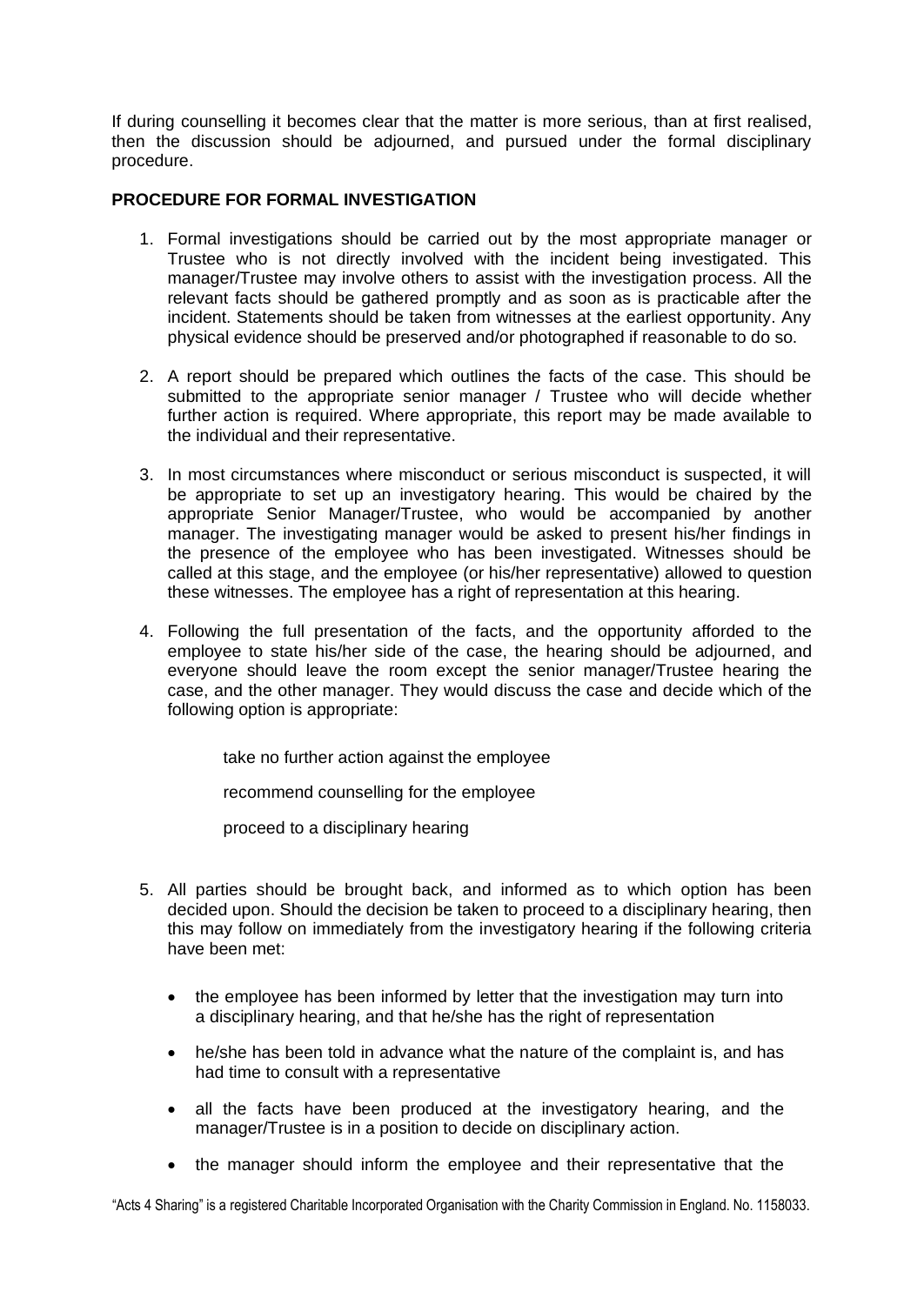hearing would now become a formal disciplinary hearing, and invite them to say anything further in relation to the case.

- 6. It may be appropriate at this point to adjourn proceedings, whilst necessary arrangements are made for a representative to attend the hearing at the request of the employee.
- 7. Should anyone who is subject to disciplinary action resign during the course of it, the action will cease unless there are extenuating circumstances which require its continuance. The subject of the discipline may also request that the disciplinary action continue.

# **WARNINGS**

## **Examples of Misconduct**

Below are listed examples of misconduct which may warrant either a Verbal Warning or a First Written Warning. It is stressed however that this list is not exhaustive and that on all occasions a full and proper investigation must take place prior to the issue of a warning.

- Persistent lateness and poor time-keeping.
- Absence from work, including going absent during work, without valid reason, notification or authorisation.
- Smoking within unauthorised areas.
- Failure to work in accordance with prescribed procedures.
- Incompetence which can be rectified with training
- Unreasonable standards of dress or personal hygiene.
- Failure to observe *Acts 4 Sharing* regulations and procedures.

#### **Verbal Warning**

A Verbal Warning is appropriate when it is necessary for the manager in charge to take action against an employee for any minor failing or minor misconduct.

#### **First Written Warning**

A First Written Warning is appropriate when:

- a verbal warning has not been heeded and the misconduct is either repeated or performance has not improved as previously agreed.
- an offence is of a more serious nature for which a written warning is more appropriate.
- the recurrence or accumulation of an offence/offences, if left, will lead to more serious disciplinary action.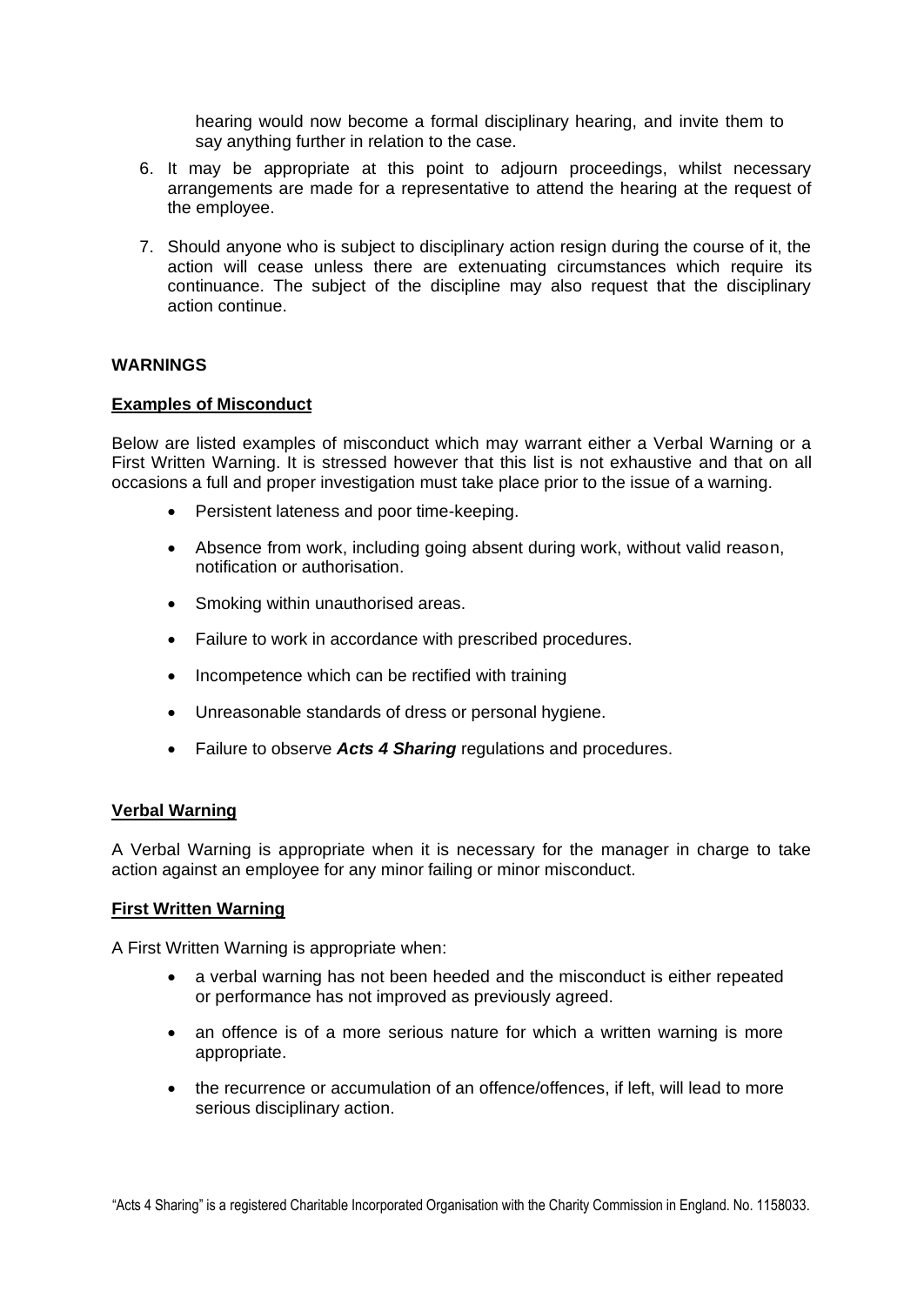# **Examples of Gross – Misconduct**

Listed below are examples of misconduct which may be considered to be Gross Misconduct and may warrant a Final Warning, Demotion or Dismissal. It is stressed however that this list is not exhaustive and that on all occasions a full and proper investigation must take place prior to the issuing of a Final Warning, Demotion or Dismissal.

- Theft, including unauthorised possession of the Charity's property.
- Breaches of confidentiality, prejudicial to the interest of the Charity,
- Being unfit for duty because of the misuse/consumption of drugs or alcohol.
- Refusal to carry out a management instruction which is within the individual's capability and which would be seen to be in the interests of the *Acts 4 Sharing.*
- Breach of confidentiality / security procedures.
- Physical assault, breach of the peace or verbal abuse.
- False declaration of qualifications or professional registration.
- Persistent failure to observe *Acts 4 Sharing* rules, regulations or procedures.
- Wilful damage of property at work.
- Persistent incompetence or failure to apply sound professional judgement.
- Bribing or attempting to bribe another individual, or personally taking or knowingly allowing another person to take a bribe.
- Being formally charged with any crime that, if convicted, would result in a custodial sentence.

# **Final Written Warning**

A Final Written Warning is appropriate when:

- an employee's offence is of a serious nature falling just short of one justifying dismissal.
- an employee persists in the misconduct which previously warranted a lesser warning.

# **Downgrading or Transfer to another Post**

This action is appropriate when :

- previous attempts, via the disciplinary procedure, to rectify a problem have failed and this is a final attempt to solve a problem without having to dismiss an employee.
- an employee is considered by the Manager of the department to be incompetent or otherwise unfit to fulfil the duties for which he/she is employed but where dismissal is not thought to be appropriate.

"Acts 4 Sharing" is a registered Charitable Incorporated Organisation with the Charity Commission in England. No. 1158033.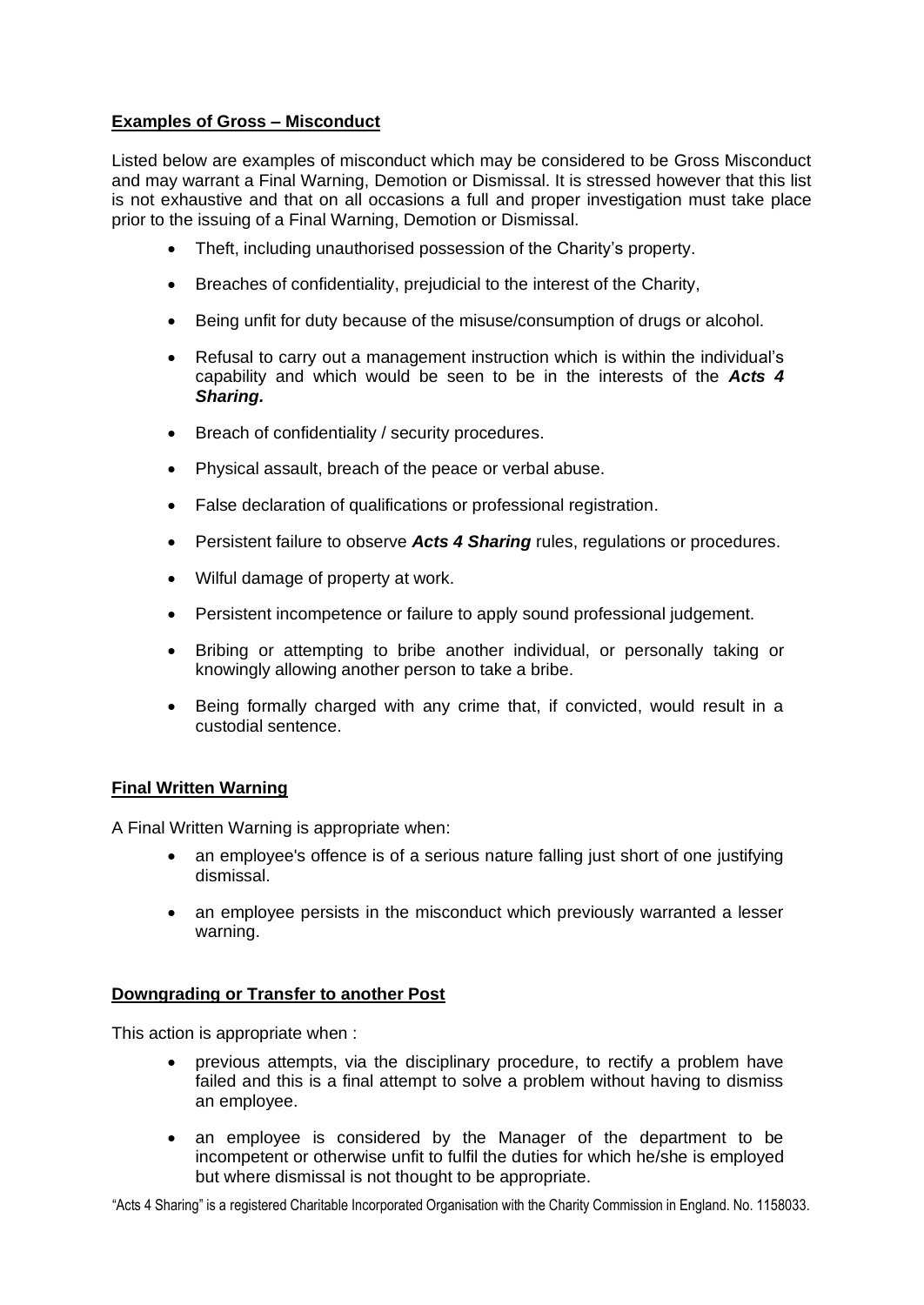# **Dismissal**

Dismissal is appropriate when

- an employee's behaviour is considered and proved to be Gross Misconduct.
- an employees misconduct has persisted, exhausting all other lines of disciplinary procedure.

# **Time Scales for the expiry of Warnings**

Warnings issued to employees shall be deemed to have expired after the following periods of time.

- Verbal Warnings: six months
- First Written Warnings: 12 months
- Final Written Warnings: 18 months (or as agreed and recorded at the hearing)

These time scales remain provided that during that period, no further warnings have been issued in respect of the employee's conduct.

# **LETTERS OF WARNING AND DISMISSAL**

All Warnings must be issued within seven days of the date of the disciplinary hearing and must contain the following information :

- The nature of the offence and where appropriate, that if further misconduct occurs, more severe disciplinary action will be taken.
- The period of time given to the employee for improvement.
- The employee's right to appeal to the manager directly above that of the one issuing the warning (or Trustee if appropriate).

A copy of the warning and any supporting documentation must be attached to the individual's personnel file. The employee must also receive a copy of the warning, which in the case of any written warning will be sent to his/her home address by recorded delivery if not handed to him/her in person.

In the case of a final written warning, reference must be made to the fact that any further misconduct will lead to dismissal, and that the employee has the right of appeal, and to whom they can make that appeal.

The letter confirming dismissal will contain the following information:

- The reason for dismissal and any administrative matter arising from the termination of his/her employment.
- The employees right of appeal and to whom he/she should make that appeal